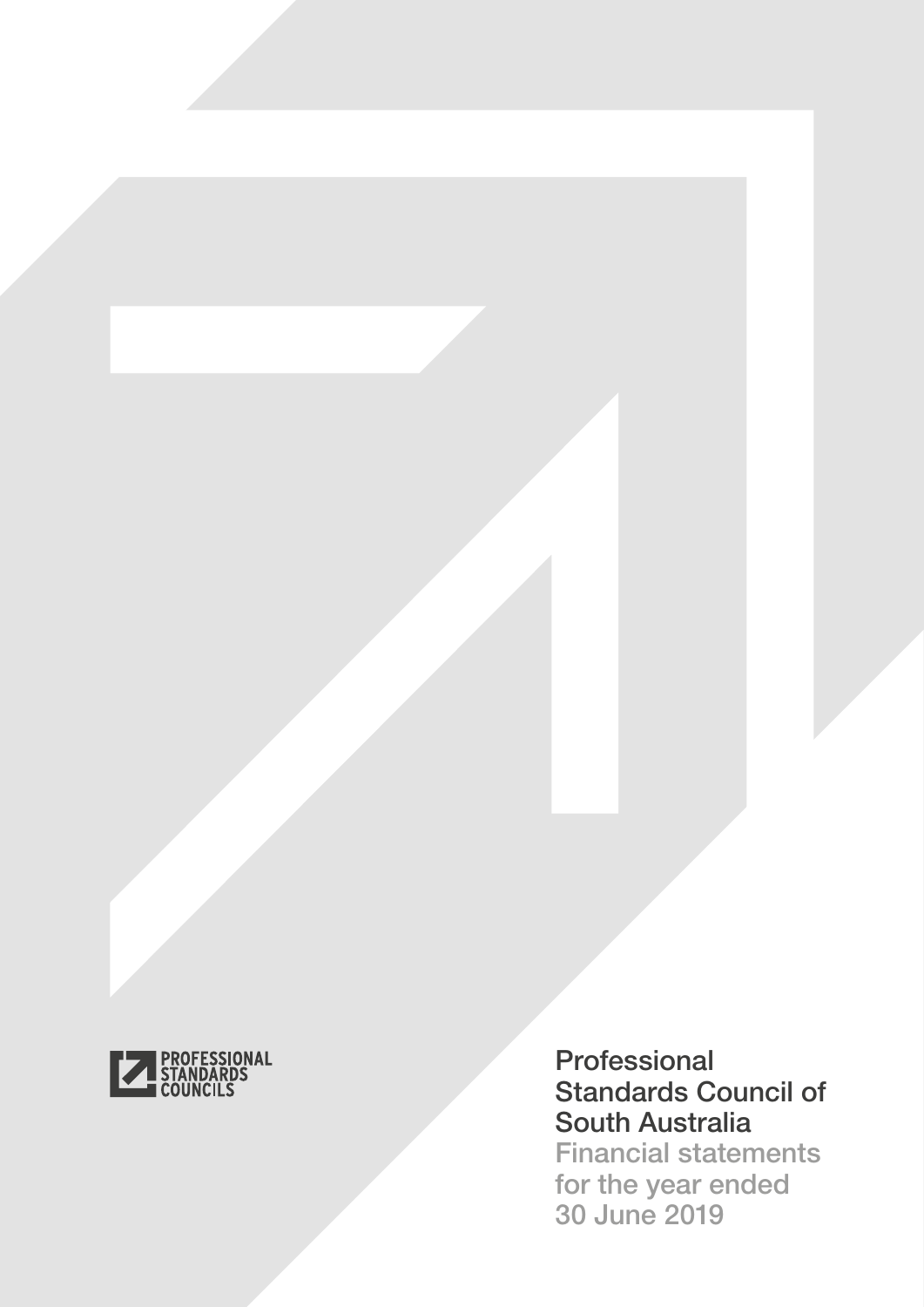# In this financial statement

# [Financial statements](#page-2-0)

| Certification of the Financial Statements <b>Contract Contract Contract Contract Contract Contract Contract Contract Contract Contract Contract Contract Contract Contract Contract Contract Contract Contract Contract Contract</b> |  |
|--------------------------------------------------------------------------------------------------------------------------------------------------------------------------------------------------------------------------------------|--|
| Statement of Comprehensive Income <b>Exercise Comprehensive Income</b> 2                                                                                                                                                             |  |
| Statement of Financial Position <b>Manual According to the Contract Of Statement</b> of Financial Position 3                                                                                                                         |  |
| Statement of Changes in Equity <b>Changes</b> in Equity <b>All and Statement of Changes</b> in Equity 4                                                                                                                              |  |
| Statement of Cash Flows 35 Statement of Cash Flows 35 Statement of Cash Flows 35 Statement of Cash Flows 35 Statement of Cash Flows 35 Statement of Cash Flows 35 Statement 35 Statement 36 Statement 36 Statement 36 Statemen       |  |

### [Notes to and forming part of the financial statements](#page-7-0)

| 1. | About the Professional Standards Council <b>Community Council</b> 6                                                                                                                                                                                      |  |
|----|----------------------------------------------------------------------------------------------------------------------------------------------------------------------------------------------------------------------------------------------------------|--|
|    | 1.1 Basis of preparation <b>contract the contract of the contract of the contract of the contract of the contract of the contract of the contract of the contract of the contract of the contract of the contract of the contrac</b>                     |  |
|    | 1.2 Objectives of the Professional Standards Council <b>Commission Commission Commission</b> 6                                                                                                                                                           |  |
| 2. | Board, committees and employees <b>Constanting Construction</b> and a strategy and a strategy and a strategy and a strategy and a strategy and a strategy and a strategy and a strategy and a strategy and a strategy and a strateg                      |  |
|    | 2.1 Key management personnel was also allowed a contract a contract a contract a contract a contract a contract a contract a contract a contract a contract a contract a contract a contract a contract a contract a contract                            |  |
| 3. | Expenses <b>2008</b> - 2008 - 2009 - 2019 - 2019 - 2019 - 2020 - 2020 - 2020 - 2030 - 2030 - 2030 - 2040 - 2040 - 2040 - 2040 - 2040 - 2040 - 2040 - 2040 - 2040 - 2040 - 2040 - 2040 - 2040 - 2040 - 2040 - 2040 - 2040 - 2040 - 2                      |  |
|    |                                                                                                                                                                                                                                                          |  |
| 4. |                                                                                                                                                                                                                                                          |  |
|    | 4.1 Regulatory fees 38 April 2014 12:30 April 2014 12:30 April 2014 12:30 April 2014 12:30 April 2014 12:30 April 2014 12:30 April 2014 12:30 April 2014 12:30 April 2014 12:30 April 2014 12:30 April 2014 12:30 April 2014 1                           |  |
| 5. |                                                                                                                                                                                                                                                          |  |
|    | 5.1 Cash and cash equivalents <b>continues and cash and cash and cash and cash and cash and cash and cash and cash and a</b>                                                                                                                             |  |
|    |                                                                                                                                                                                                                                                          |  |
| 6. |                                                                                                                                                                                                                                                          |  |
|    |                                                                                                                                                                                                                                                          |  |
|    |                                                                                                                                                                                                                                                          |  |
| 7. | Changes in accounting policy <b>contains the contract of the contract of the contract of the contract of the contract of the contract of the contract of the contract of the contract of the contract of the contract of the con</b>                     |  |
|    | 7.1 Treasurer's Instructions (Accounting Policy Statement) <b>Constructions</b> and the set of the Statement of Treasurer's Instructions (Accounting Policy Statement)                                                                                   |  |
|    | 7.2 AASB 9 Financial Instruments <b>Construction Construction</b> and a series of the series of the series of the series of the series of the series of the series of the series of the series of the series of the series of the s                      |  |
| 8. |                                                                                                                                                                                                                                                          |  |
|    |                                                                                                                                                                                                                                                          |  |
|    | 8.2 Contingent assets and liabilities <b>Fig. 2.2</b> Contingent assets and liabilities <b>Fig. 2.2</b> Contingent assets and liabilities <b>Fig. 2.2</b> Contingent assets and liabilities <b>Fig. 2.2</b> Contingent assets and liabilities <b>Fig</b> |  |
|    | 8.3 Events after reporting period - <b>Manufacture of the Contract Contract Contract Contract Contract Contract Contract Contract Contract Contract Contract Contract Contract Contract Contract Contract Contract Contract Cont</b>                     |  |
| 9. | Measurement and risk 10                                                                                                                                                                                                                                  |  |
|    | Financial instruments <b>with the contract of the contract of the contract of the contract of the contract of the contract of the contract of the contract of the contract of the contract of the contract of the contract of th</b><br>9.1              |  |
|    | Independent auditor's report <b>Constitution of the Constitution</b> of the Constitution of the Constitution of the Constitution of the Constitution of the Constitution of the Constitution of the Constitution of the Constitutio                      |  |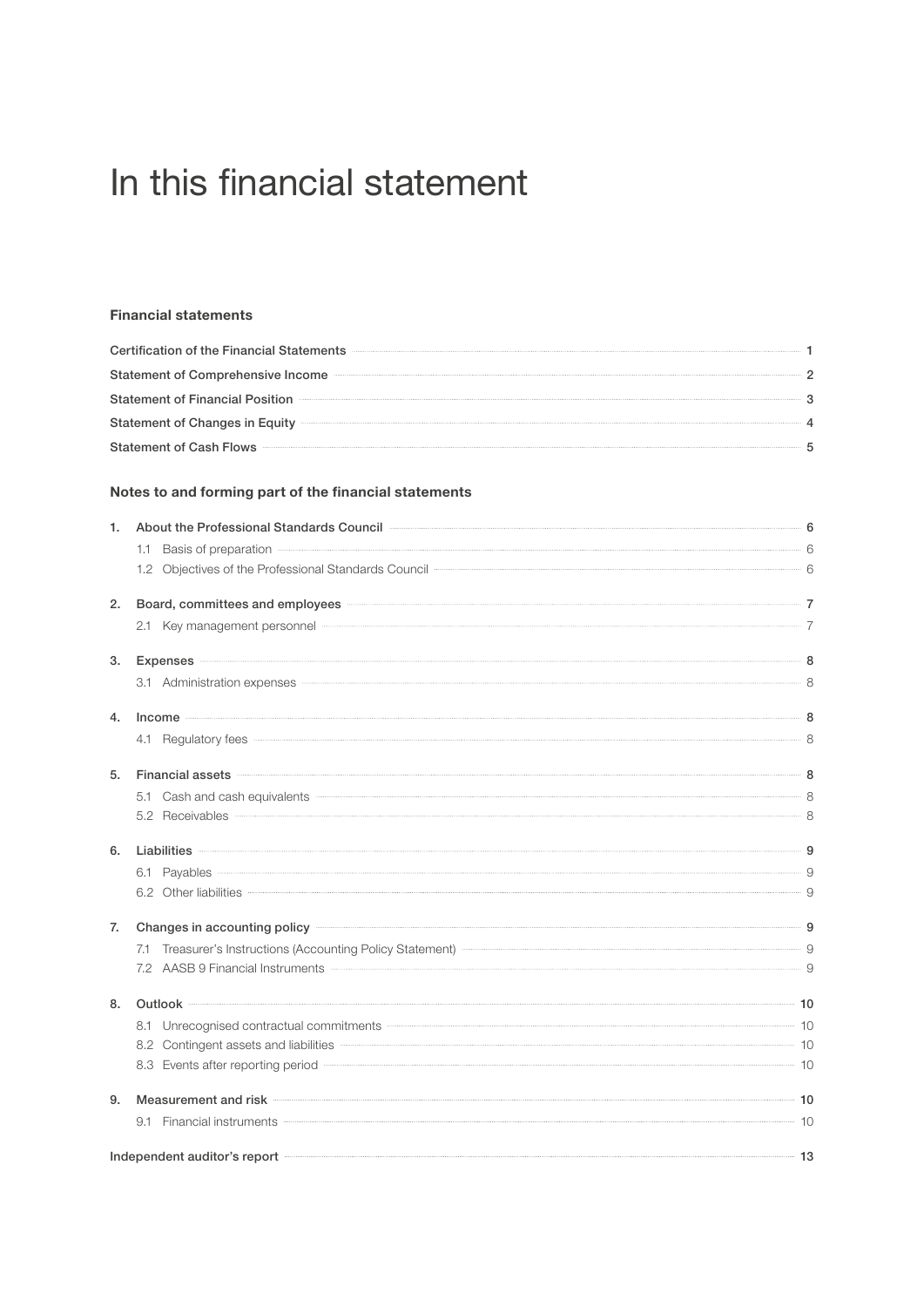# <span id="page-2-0"></span>Certification of the Financial Statements

for the year ended 30 June 2019

We certify that the attached general purpose financial statements for the Professional Standards Council:

- **›** comply with relevant Treasurer's Instructions issued under section 41 of the *Public Finance and Audit Act 1987*, and relevant Australian Accounting Standards
- **›** are in accordance with the accounts and records of the Professional Standards Council
- **›** present a true and fair view of the financial position of the Professional Standards Council as at 30 June 2019 and the results of its operations and cash flows for the financial year.

We certify that the internal controls employed by the Professional Standards Council for the financial year over its financial reporting and its preparation of the general purpose financial statements have been effective throughout the reporting period.

Cariba Mal

Caroline Mealor Chief Executive Attorney‑General's Department **23** October 2019

pran

Andrew Swanson FCPA Executive Director, Finance, People & Performance Attorney‑General's Department **23** October 2019

faux

John Vines OAM The Chair 29 October 2019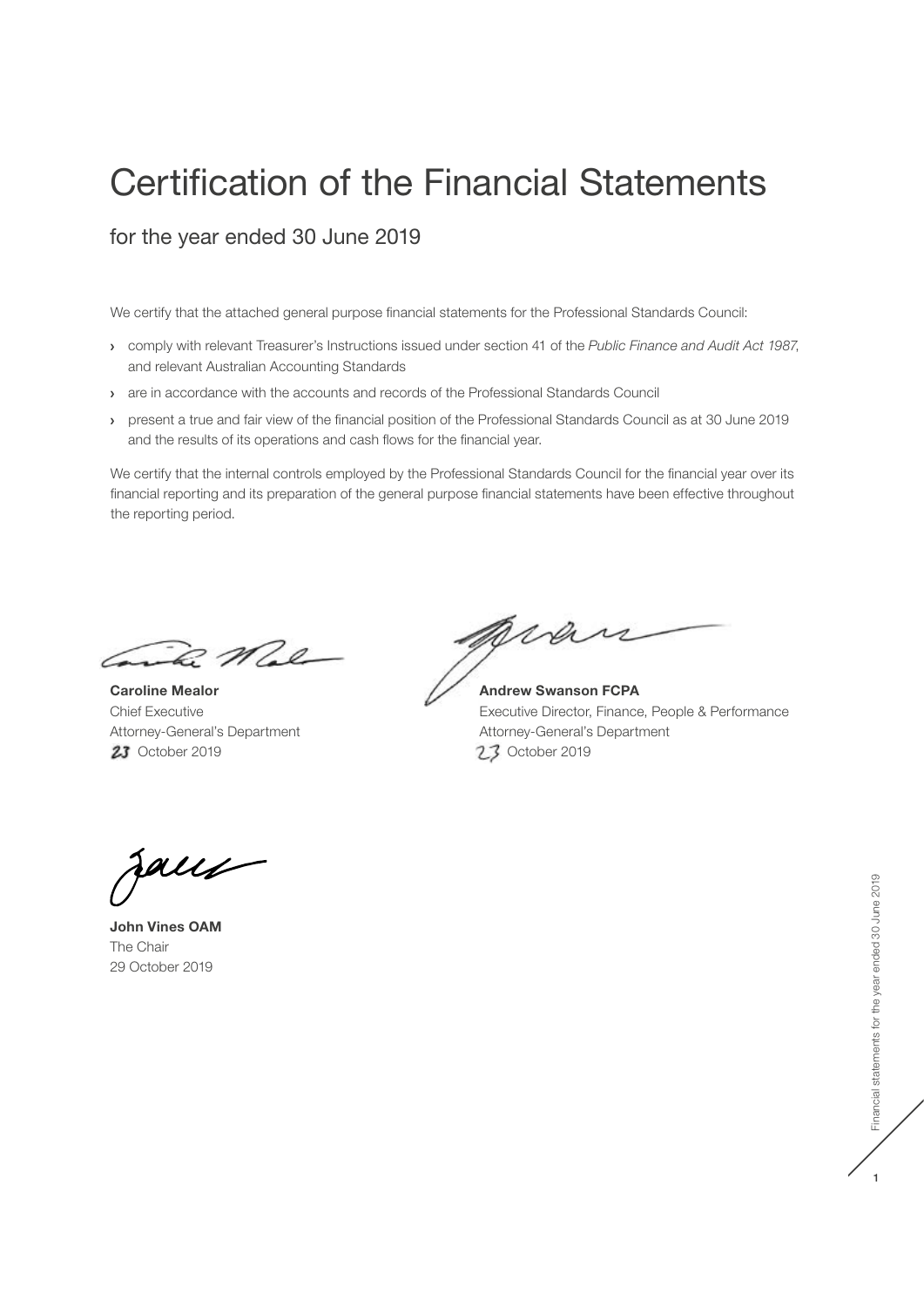# <span id="page-3-0"></span>Statement of Comprehensive Income

for the year ended 30 June 2019

|                                   | <b>Note</b> | 2019<br>\$'000 | 2018<br>\$'000 |
|-----------------------------------|-------------|----------------|----------------|
| <b>Expenses</b>                   |             |                |                |
| Administration                    | 3.1         | 187            | 184            |
| <b>Total expenses</b>             |             | 187            | 184            |
| <b>Income</b>                     |             |                |                |
| Regulatory fees                   | 4.1         | 186            | 190            |
| <b>Total income</b>               |             | 186            | 190            |
| Net result                        |             | (1)            | 6              |
| <b>Total comprehensive result</b> |             | (1)            | 6              |

The accompanying notes form part of these financial statements. The net result and total comprehensive result are attributable to the SA Government as owner.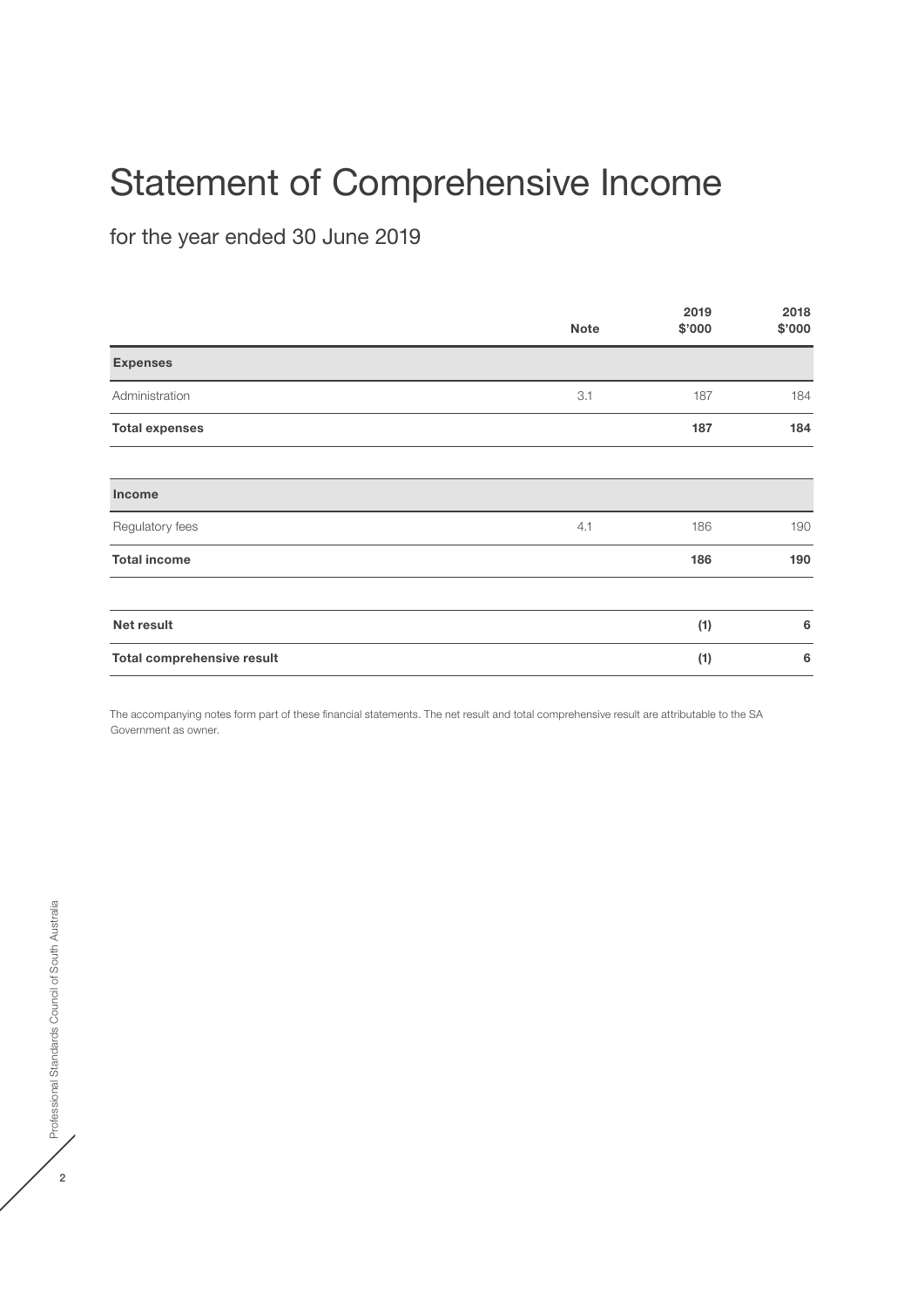# <span id="page-4-0"></span>Statement of Financial Position

as at 30 June 2019

|                                      | <b>Note</b> | 2019<br>\$'000 | 2018<br>\$'000 |
|--------------------------------------|-------------|----------------|----------------|
| <b>Current assets</b>                |             |                |                |
| Cash and cash equivalents            | 5.1         | 218            | 215            |
| Receivables                          | 5.2         | $\overline{4}$ | $\overline{4}$ |
| <b>Total current assets</b>          |             | 222            | 219            |
| <b>Total assets</b>                  |             | 222            | 219            |
| <b>Current liabilities</b>           |             |                |                |
| Payables                             | 6.1         | 63             | 58             |
| Other liabilities                    | 6.2         | 26             | 27             |
| <b>Total current liabilities</b>     |             | 89             | 85             |
| <b>Total liabilities</b>             |             | 89             | 85             |
| <b>Net assets</b>                    |             | 133            | 134            |
| <b>Equity</b>                        |             |                |                |
| Retained earnings                    |             | 133            | 134            |
| <b>Total equity</b>                  |             | 133            | 134            |
| Unrecognised contractual commitments | 8.1         |                |                |
| Contingent assets and liabilities    | 8.2         |                |                |

The accompanying notes form part of these financial statements. The total equity is attributable to the SA Government as owner.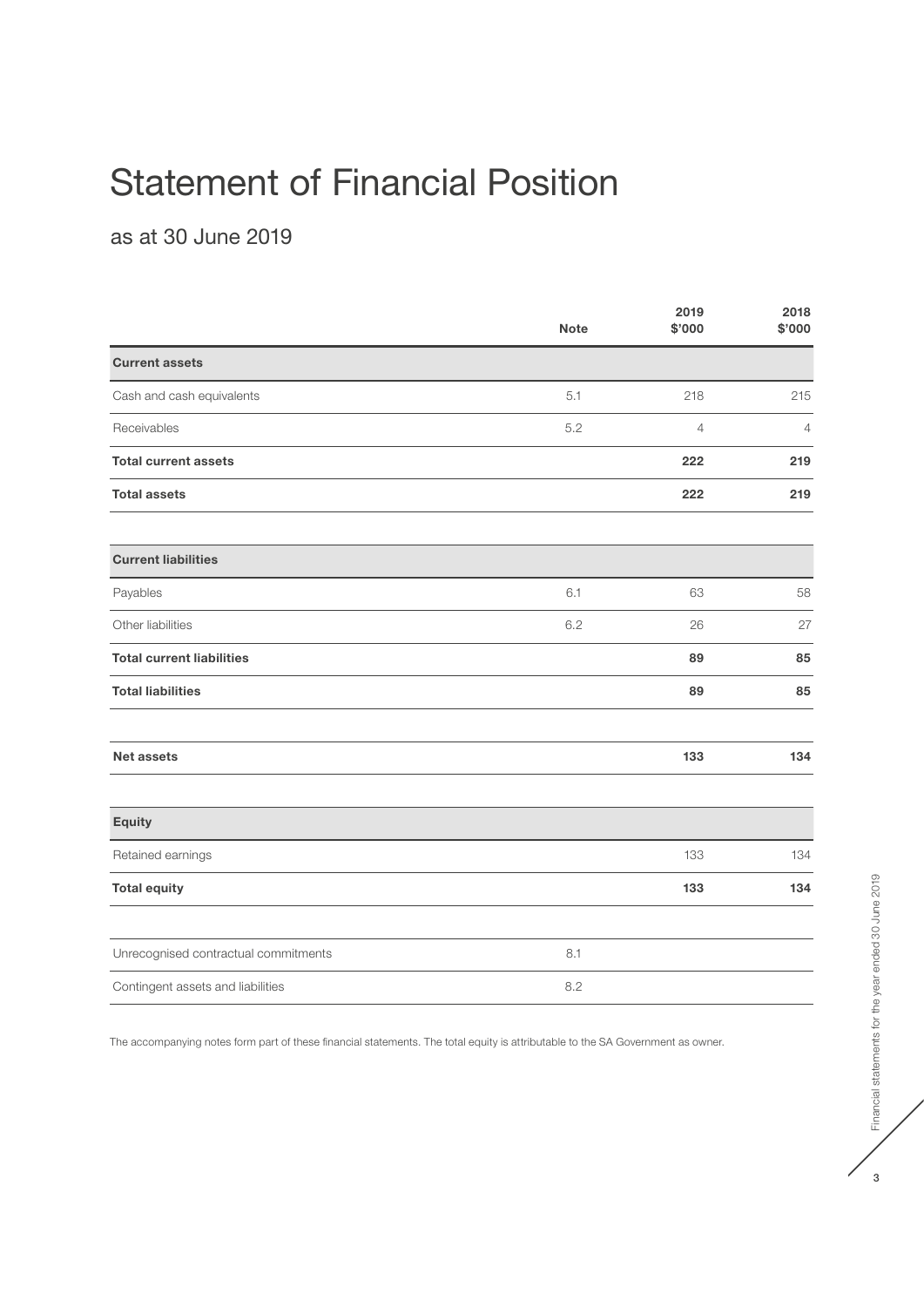# <span id="page-5-0"></span>Statement of Changes in Equity

for the year ended 30 June 2019

|                                        | <b>Retained earnings</b><br>\$'000 | <b>Total equity</b><br>\$'000 |
|----------------------------------------|------------------------------------|-------------------------------|
| Balance at 30 June 2017                | 128                                | 128                           |
| Total comprehensive result for 2017-18 | 6                                  | 6                             |
| Balance at 30 June 2018                | 134                                | 134                           |
| Total comprehensive result for 2018-19 | (1)                                | (1)                           |
| Balance at 30 June 2019                | 133                                | 133                           |

The accompanying notes form part of these financial statements. All changes in equity are attributable to the SA Government as owner.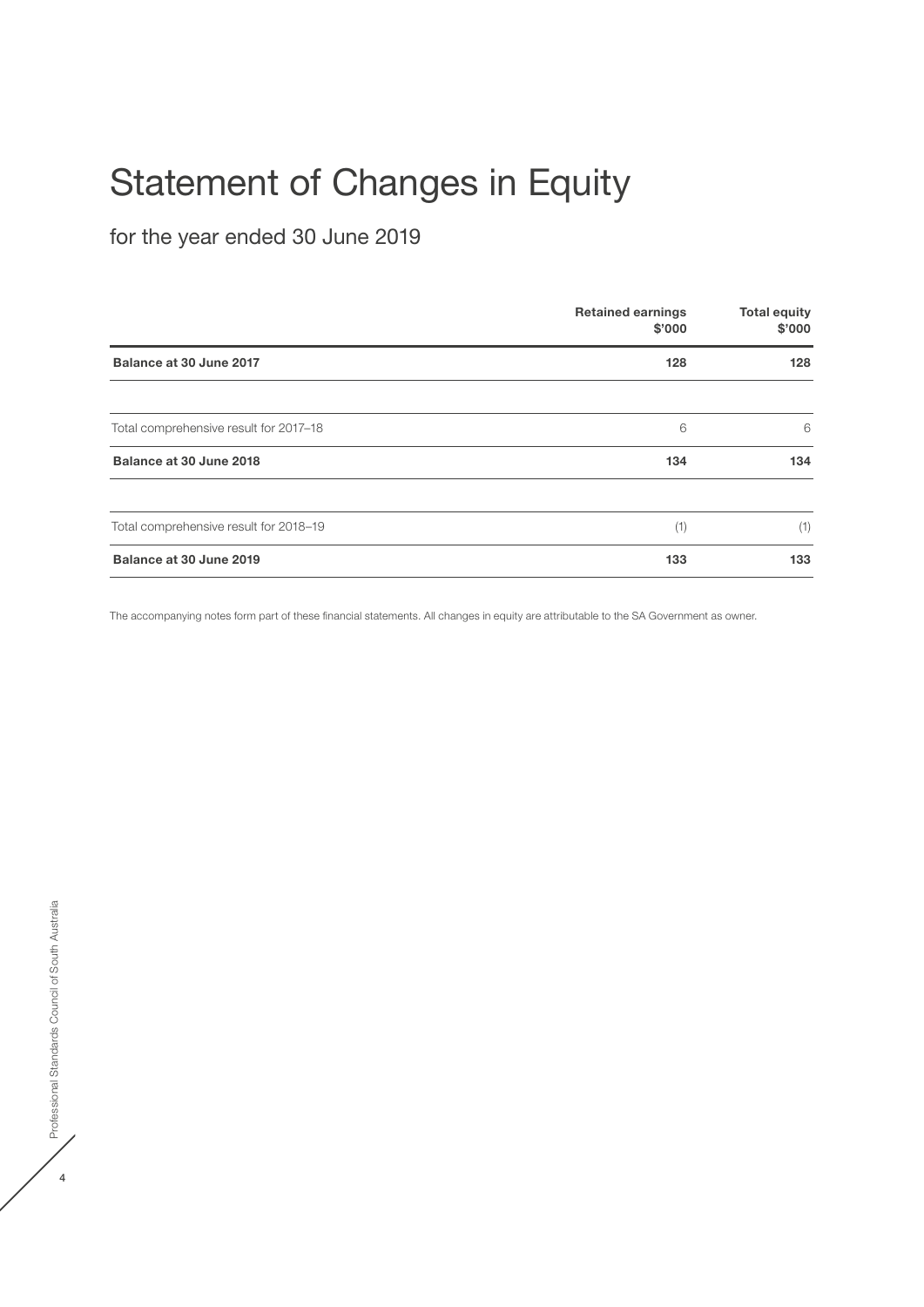# <span id="page-6-0"></span>Statement of Cash Flows

for the year ended 30 June 2019

|                                                                    | <b>Note</b> | 2019<br>\$'000 | 2018<br>\$'000 |
|--------------------------------------------------------------------|-------------|----------------|----------------|
| CASH FLOWS FROM OPERATING ACTIVITIES                               |             |                |                |
| <b>Cash outflows</b>                                               |             |                |                |
| Administration                                                     |             | (182)          | (171)          |
| <b>Cash used in operations</b>                                     |             | (182)          | (171)          |
| <b>Cash inflows</b>                                                |             |                |                |
| Regulatory fees                                                    |             | 185            | 185            |
| Cash generated from operations                                     |             | 185            | 185            |
| Net cash provided by / (used in) operating activities              |             | 3              | 14             |
| Net increase / (decrease) in cash and cash equivalents             |             | 3              | 14             |
| Cash and cash equivalents at the beginning of the reporting period |             | 215            | 201            |
| Cash and cash equivalents at the end of the reporting period       | 5.1         | 218            | 215            |

The accompanying notes form part of these financial statements.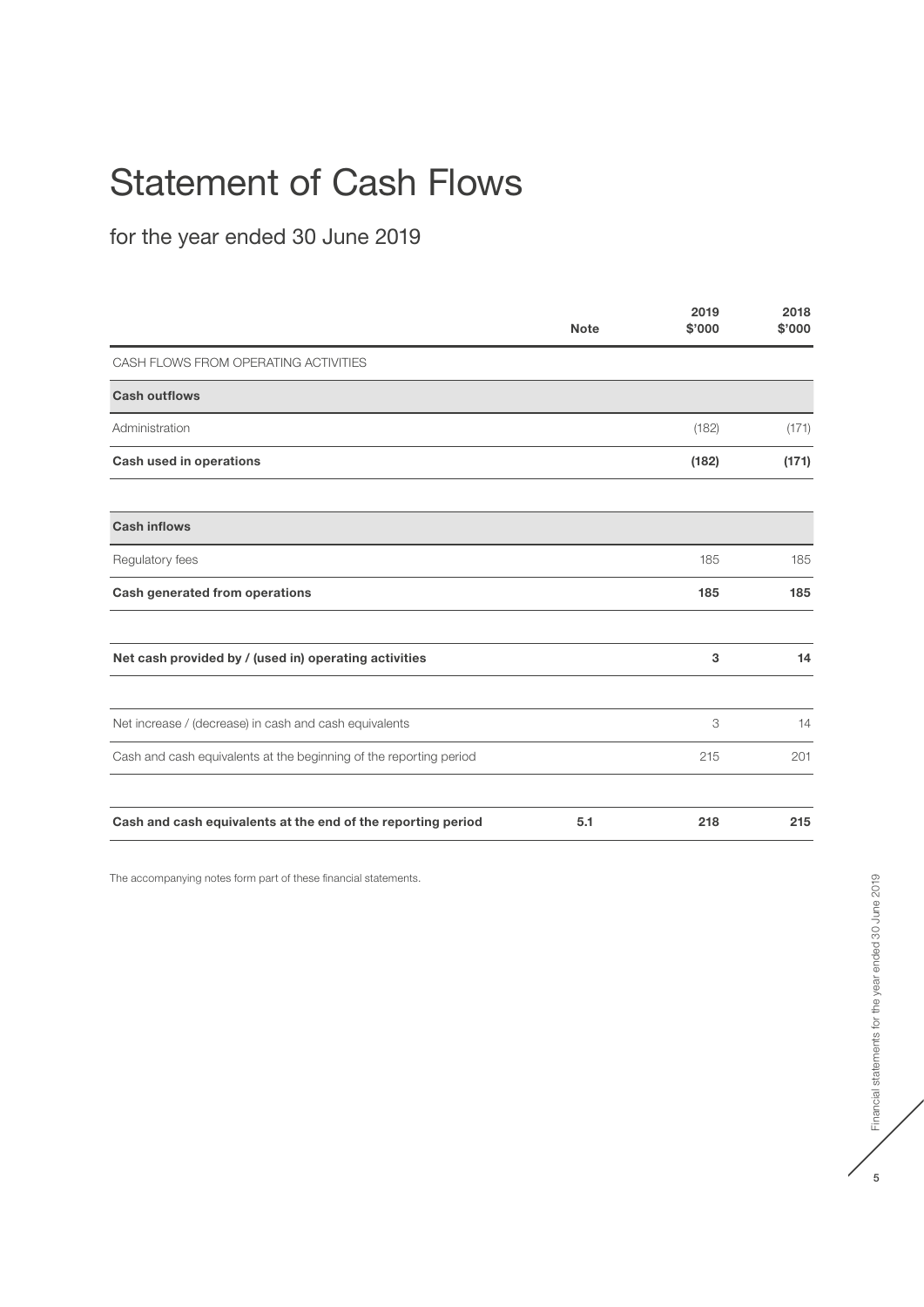# <span id="page-7-0"></span>Notes to and forming part of the financial statements

for the year ended 30 June 2019

# 1. About the Professional Standards Council

The Professional Standards Council (the Council) was established under the *Professional Standards*  Act 2004 (the Act) and is a not-for-profit entity. The financial statements of the Council include income, expenses, assets and liabilities which the Attorney‑General's Department administers on behalf of the SA Government.

The Professional Standards Councils were constituted under state and territory professional standards legislation, with the mandate to approve Professional Standards Schemes. There are a total of eight Councils, one for each Australian state and territory. Each Council consists of 11 members, who are nominated and appointed pursuant to the Professional Standards Agreement 2011.

# 1.1 BASIS OF PREPARATION

The financial statements are general purpose financial statements prepared in compliance with:

- **›** Section 23 of the *Public Finance and Audit Act 1987*;
- **›** Treasurer's Instructions and Accounting Policy Statements issued by the Treasurer under the *Public Finance and Audit Act 1987*; and
- **›** Relevant Australian Accounting Standards with reduced disclosure requirements.

For the 2018–19 financial statements the Council adopted AASB 9 – Financial Instruments and is required to comply with new *Treasurer's Instructions (Accounting Policy Statements)* issued on 22 March 2019. Further information is provided in note 7.

The financial statements are prepared based on a 12 month reporting period and presented in Australian currency. The historical cost convention is used unless a different measurement basis is specifically disclosed in the note associated with the item measured.

Income, expenses assets, receivables, payables and commitments are recognised net of the amount of GST.

Assets and liabilities that are to be sold, consumed or realised as part of the normal operating cycle have been classified as current assets or current liabilities. All other assets and liabilities are classified as non‑current.

# 1.2 OBJECTIVES OF THE PROFESSIONAL STANDARDS COUNCIL

The objective of the Council is to promote consumer protection and excellence in professional standards by encouraging self-regulation of occupational groups through Professional Standards Schemes.

#### Professional Standards Schemes

Professional Standards Schemes apply to members of occupational associations that administer Professional Standards Schemes approved by the Councils. Professional Standards Schemes:

- **›** recognise those occupational associations who implement robust risk management strategies
- **›** limit occupational liability for members of occupational associations who carry professional indemnity insurance and/or business assets which comply with the association's standard of insurance and are at (or above) the level of the limitation of liability amount.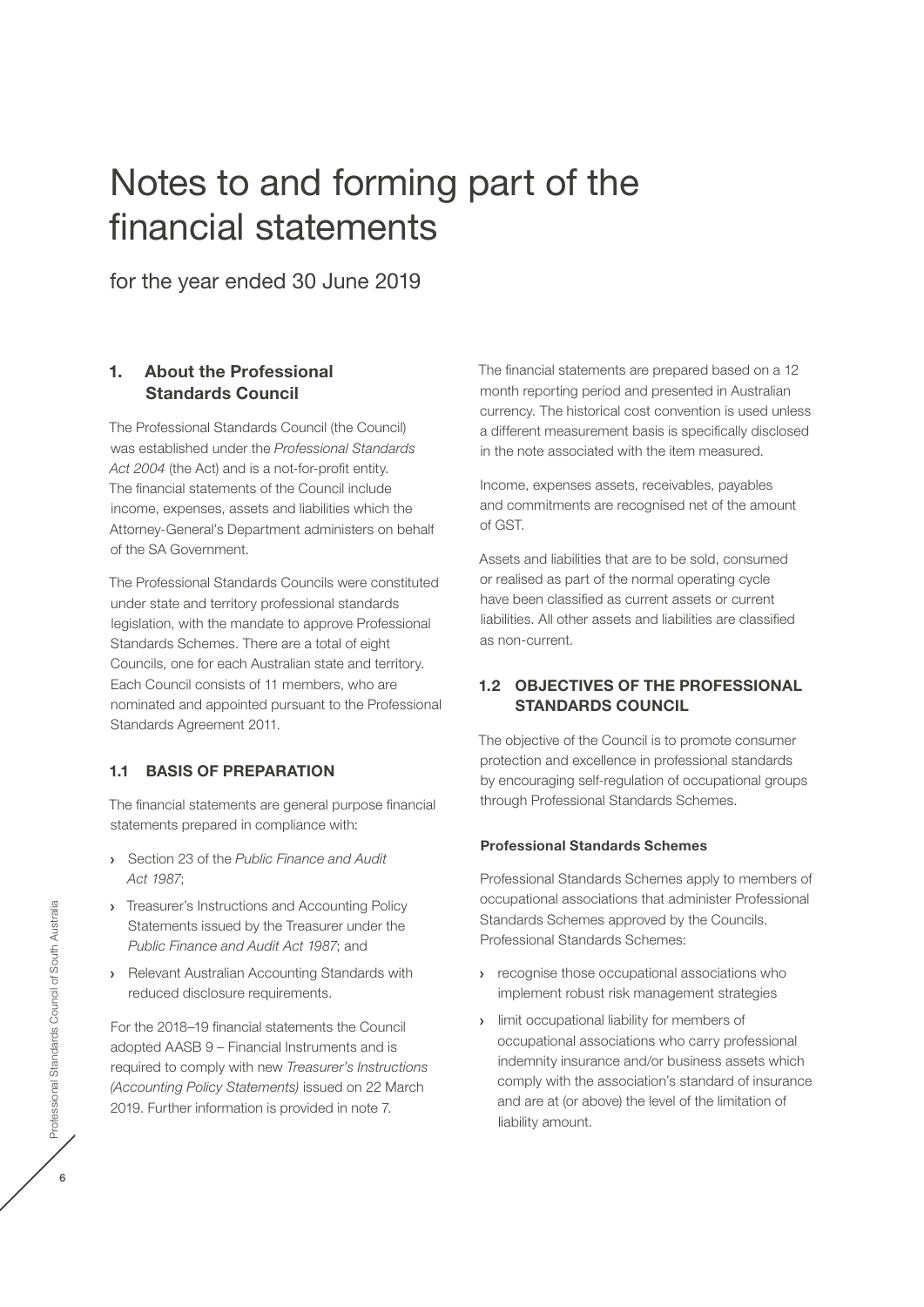#### <span id="page-8-0"></span>The Professional Standards Council

The Council is responsible for determining the limitation of liability. When doing so, the Council must consider the claims history of each association member and the need to adequately protect consumers. The Council's other functions are set out in section 46 of the Act, and are in summary:

- **›** to advise the Minister about publications in the Gazette, amendments to, or revocation of a scheme; the operation of the Act; and anything else about the occupational liability of members of occupational associations
- **›** to advise occupational associations about insurance policies relating to limitation of liability
- **›** to encourage and assist in the improvement of occupational standards of members of occupational associations
- **›** to encourage and assist in the development of self-regulation of occupational associations
- **›** to monitor the occupational standards of members of participating occupational associations
- **›** to monitor the compliance by an occupational association with its risk management strategies
- **›** to publish advice and information about the functions of Council
- **›** to conduct forums, approved by the Minister, on issues of interest to members of occupational groups
- **›** to collect, analyse and provide the Minister with information on issues and policies about the standards of occupational groups
- **›** to start proceedings in its own name for the prosecution of an offence against the Act or for injunctive or other relief for the offences.

#### Funding of the Council

The Council is fully funded through the following:

- **›** a fee of \$5 000 is payable to the Council for a Professional Standards Schemes application for approval, amendments or revocation
- **›** an annual fee of \$50 for each member of occupational associations participating in a Professional Standards Scheme
- **›** simple interest at the rate of 0.05% per day is payable by the Professional Standards Scheme holders on the outstanding balance of annual fees until the balance is paid.

# 2. Board, committees and employees

# 2.1 KEY MANAGEMENT PERSONNEL

Key management personnel of the Council include the eleven Professional Standards Council members who have responsibility for the strategic direction and management of the Council in South Australia and all other states and territories of Australia.

In accordance with the Professional Standards Agreement 2011, the remuneration for the Professional Standards Councils members is set by the NSW government in line with NSW guidelines. In accordance with the Inter‑Departmental Services Agreement (2016), the NSW government manages payroll processing for the eight national Professional Standards Councils. Total compensation for the Council's key management personnel was \$272 591 (2018: \$52 879).

In accordance with the Inter‑Departmental Services Agreement (2016), the Council is required to fund 4.47% or \$12 852 (2018: 5.00% or \$2 644) of key management personnel compensation. This amount is included in total administration expenses.

#### Transactions with key management personnel and other related parties

There were no transactions with key management personnel and other related parties in 2018 and 2019.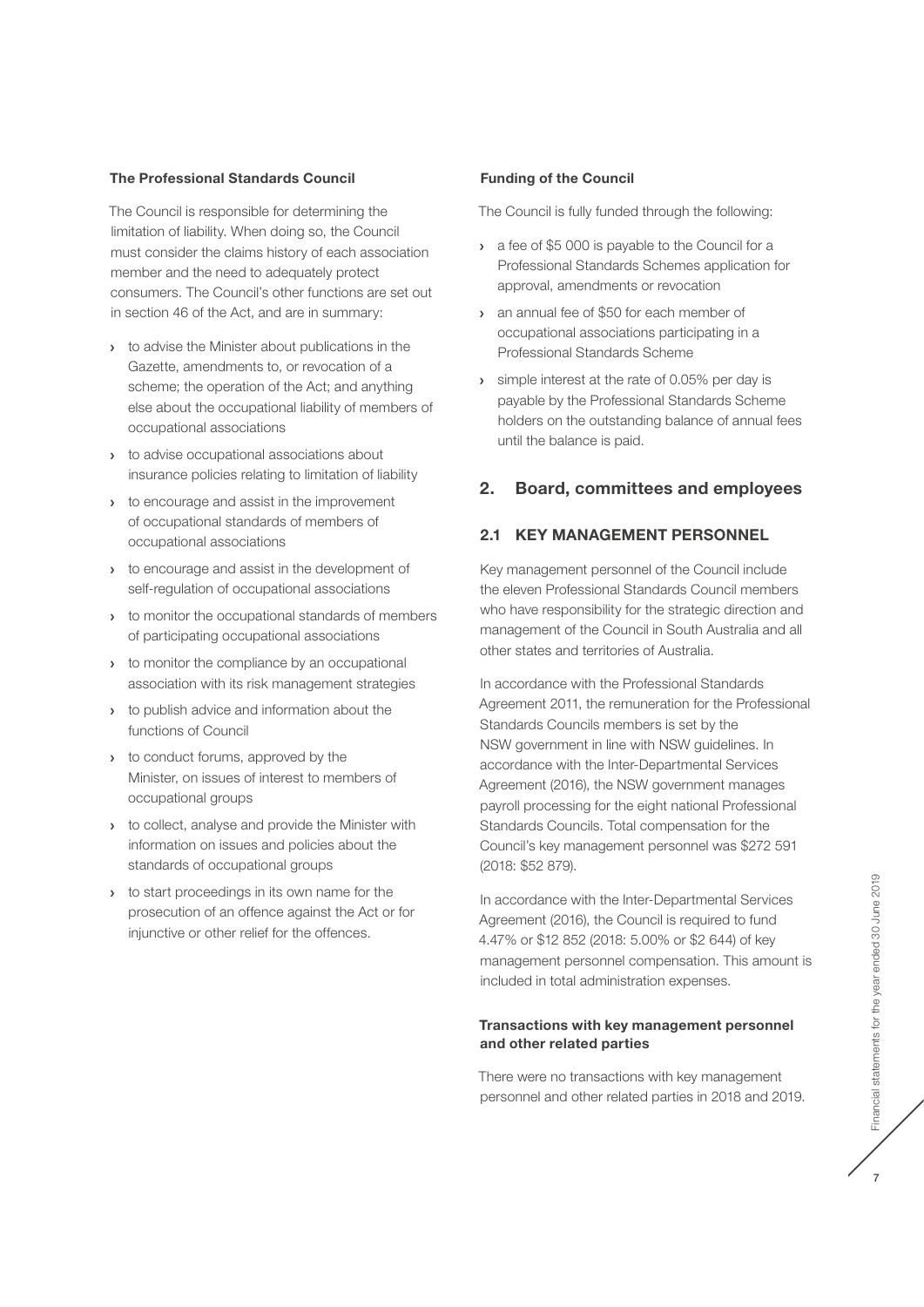# <span id="page-9-0"></span>3. Expenses

#### 3.1 ADMINISTRATION EXPENSES

|                                      | 2019<br>\$'000 | 2018<br>\$'000 |
|--------------------------------------|----------------|----------------|
| Administration expenses              | 187            | 184            |
| <b>Total administration expenses</b> | 187            | 184            |

Expenses represent secretariat support provided by the New South Wales Department of Finance, Services and Innovation. The total cost of secretariat support proportionately shared among the eight Councils is determined by the percentage of revenue each Council has received. The Council's share of national expenditure for 2019 is 4.47% (2018: 5.00%).

Secretariat support includes employment, information technology, communications and maintenance of the Councils' website, occupancy, strategic and national items, other operating costs and depreciation and amortisation of assets solely procured for the eight national Councils and held by NSW Department of Finance, Services and Innovation.

#### 4. Income

### 4.1 REGULATORY FEES

|                                                    | 2019<br>\$'000 | 2018<br>\$'000 |
|----------------------------------------------------|----------------|----------------|
| Chartered Accountants Australia<br>and New Zealand | 101            | 104            |
| Law Society of South Australia                     | 74             | 69             |
| South Australian Bar Association                   | 11             |                |
| <b>Total regulatory fees</b>                       | 186            | 190            |

Annual fees are apportioned over the relevant scheme year. A proportion of annual fees collected are deferred to the next financial year with the balance recognised as unearned revenue in the current financial year.

### 5. Financial assets

#### 5.1 CASH AND CASH EQUIVALENTS

|                                 | 2019<br>\$'000 | 2018<br>\$'000 |
|---------------------------------|----------------|----------------|
| Deposits with the Treasurer     | 218            | 215            |
| Total cash and cash equivalents | 218            | 215            |

Cash is measured at nominal value. The Council does not earn interest on its deposits with the Treasurer.

#### 5.2 RECEIVABLES

|                                  | 2019 | 2018<br>$$'000$ $$'000$ |
|----------------------------------|------|-------------------------|
| <b>Current</b>                   |      |                         |
| Annual fees receivable           | 4    |                         |
| <b>Total current receivables</b> | 4    |                         |
| <b>Total receivables</b>         | 4    |                         |

Receivables arise from the statutory obligation of occupational associations with Schemes in force, per the *Professional Standards Regulations 2006*. If any part of the annual fee is not paid within 30 days after it is due, simple interest at the rate of 0.05% per day is payable to the Council on the outstanding balance until the balance is paid.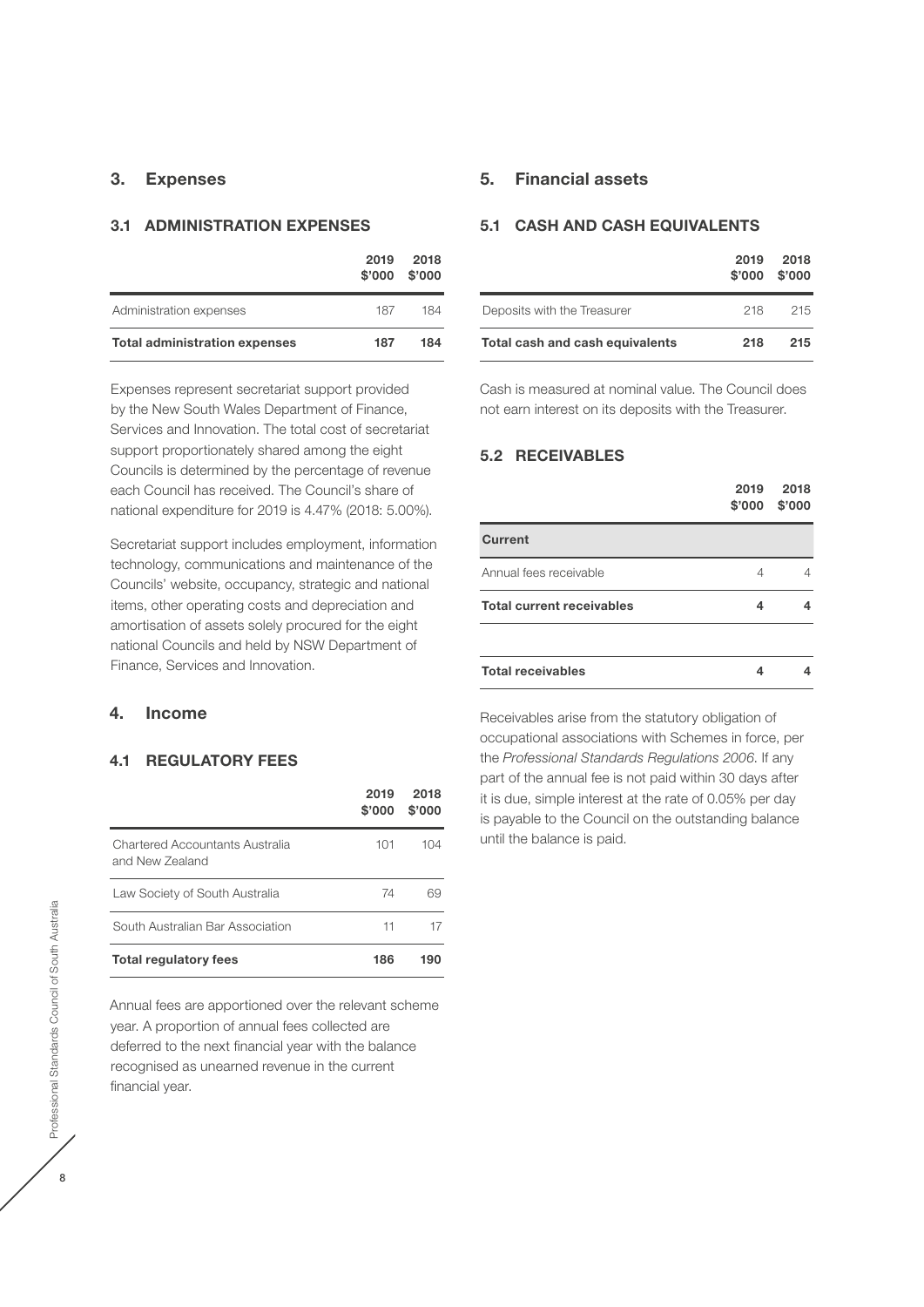# <span id="page-10-0"></span>6. Liabilities

#### 6.1 PAYABLES

|                               | 2019<br>\$'000 | 2018<br>\$'000 |
|-------------------------------|----------------|----------------|
| <b>Current</b>                |                |                |
| Accrued expenses              | 63             | 58             |
| <b>Total current payables</b> | 63             | 58             |
|                               |                |                |
| <b>Total payables</b>         | 63             | 58             |

Payables are measured at nominal amounts.

The Council has one creditor, NSW Department of Finance, Services and Innovation, for which year-end accruals are raised. These obligations are settled within the normal terms of payment of 30 days from invoice date, unless otherwise agreed. All payables are non‑interest bearing. The carrying amount of payables represents fair value due to their short term nature.

### 6.2 OTHER LIABILITIES

|                                        | 2019 | 2018<br>$$'000$ $$'000$ |
|----------------------------------------|------|-------------------------|
| <b>Current</b>                         |      |                         |
| Unearned revenue                       | 26   | 27                      |
| <b>Total other current liabilities</b> | 26   | 27                      |
|                                        |      |                         |
| <b>Total other liabilities</b>         | 26   | 27                      |

Annual fees are apportioned over the relevant scheme year. A proportion of annual fees collected are deferred to the next financial year with the balance recognised as unearned revenue in the current financial year.

# 7. Changes in accounting policy

### 7.1 TREASURER'S INSTRUCTIONS (ACCOUNTING POLICY STATEMENT)

On 22 March 2019 the *Treasurer's Instructions (Accounting Policy Statements) 2019* were issued by the Treasurer under the *Public Finance and Audit Act 1987*. The *Accounting Policy Statements* replaced the following *Accounting Policy Frameworks*:

- **›** Purpose and Scope
- **›** General Purpose Financial Statements Framework
- **›** Asset Accounting Framework
- **›** Financial Asset and Liability Framework
- **›** Income Framework
- **›** Definitions.

The new Accounting Policy Statements have largely been prepared on a no‑policy change basis.

These changes, however, do not impact on the amounts reported in the financial statements.

# 7.2 AASB 9 FINANCIAL INSTRUMENTS

*AASB 9 Financial Instruments* replaces the provisions of AASB 139 that relate to recognition, classification and measurement of financial assets and financial liabilities, derecognition of financial instruments, impairment of financial assets and hedge accounting. The adoption of AASB 9 has not had an effect on the recognition, measurement or classification of financial assets and liabilities. All financial assets and liabilities are measured at amortised cost.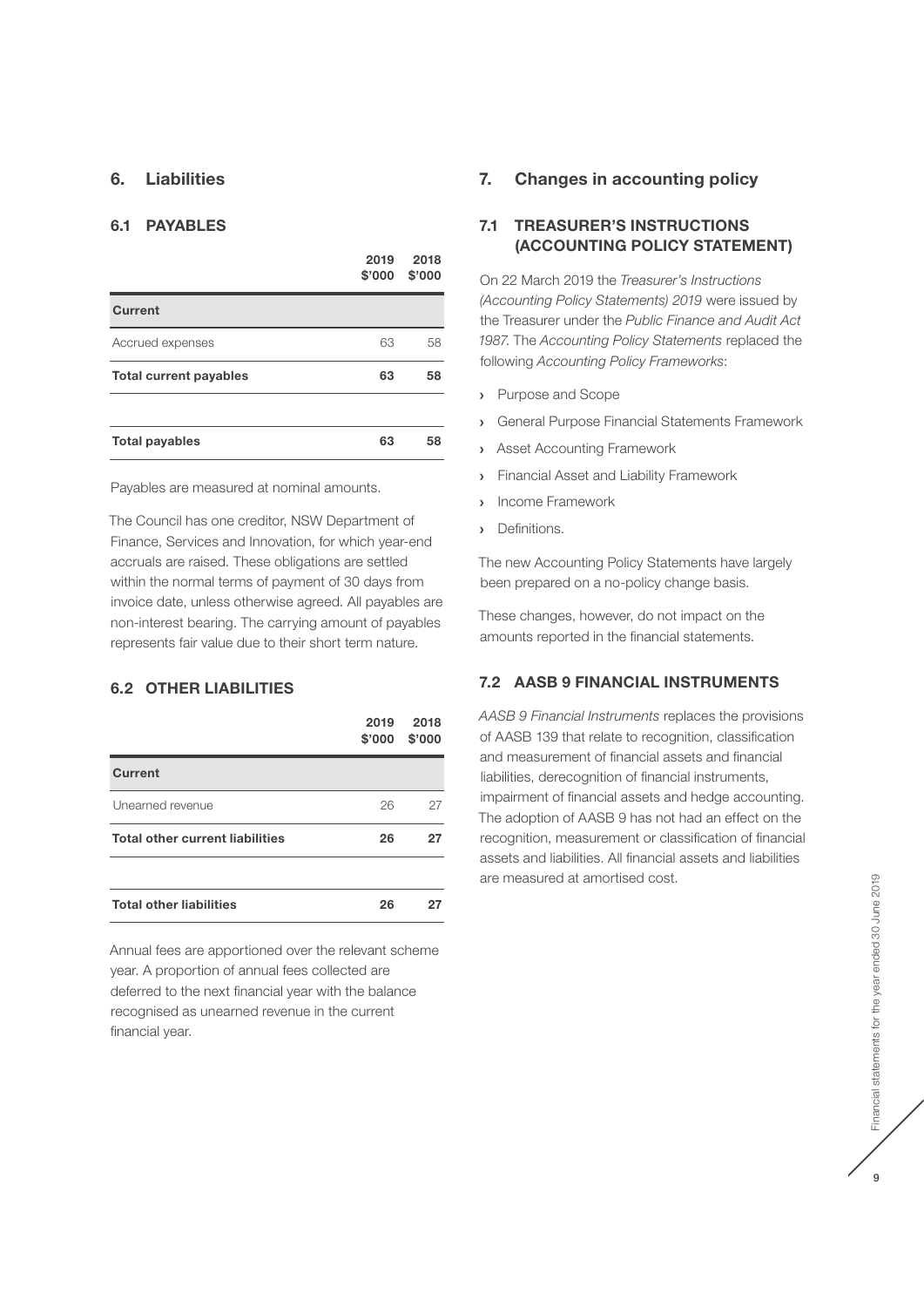# <span id="page-11-0"></span>8. Outlook

# 8.1 UNRECOGNISED CONTRACTUAL COMMITMENTS

Commitments include operating, capital and outsourcing arrangements arising from contractual or statutory sources and are disclosed at their nominal value.

#### Expenditure commitments – Administration

Administration expenditure contracted for at the reporting date but not recognised as liabilities are payable as follows:

|                                                       | 2019<br>\$'000 | 2018<br>\$'000 |
|-------------------------------------------------------|----------------|----------------|
| Within one year                                       | 16             | 35             |
| Later than one year but not longer than five<br>years |                | 31             |
| Later than five years                                 |                | 2              |
| <b>Total other commitments</b>                        | 16             | 68             |

The commitments recorded above are

estimated values for known outgoings. Per the Inter‑Departmental Services Agreement (2016), the Council is liable for a portion of the total cost (with the balance being borne by the other seven jurisdictions). However, that portion is not known with precision at reporting date. It is dependent on the Council's portion of total revenue compared to the total of all eight jurisdictions.

# 8.2 CONTINGENT ASSETS AND LIABILITIES

Contingent assets and contingent liabilities are not recognised in the Statement of Financial Position, but are disclosed by way of a note and, if quantifiable, are measured at nominal value.

The Council has no contingent assets or liabilities in 2018 and 2019.

### 8.3 EVENTS AFTER REPORTING PERIOD

There are no known events after balance date that affects these financial statements.

### 9. Measurement and risk

#### 9.1 FINANCIAL INSTRUMENTS

#### Financial risk management

The Council's main financial risks include credit risk and liquidity risk. The Council manages these financial risks in accordance with its financial risk management policy.

The Council uses different methods to measure and manage the different risks to which it is exposed. Primary responsibility for the identification and management of financial risks rests with the financial risk management committee of the Council.

There has been no material change to the Council's credit risk profile in 2018–19 with all financial assets being held by the Commonwealth bank.

#### Liquidity risk

The activities and operations of the Council are self-funding from regulated fees paid under the professional standards legislation. The Council's exposure to liquidity risk is deemed insignificant based on prior periods' data and current assessment of risk. The State Government of New South Wales, through the Department of Finance, Services and Innovation is the Council's only creditor, thereby minimising liquidity risk.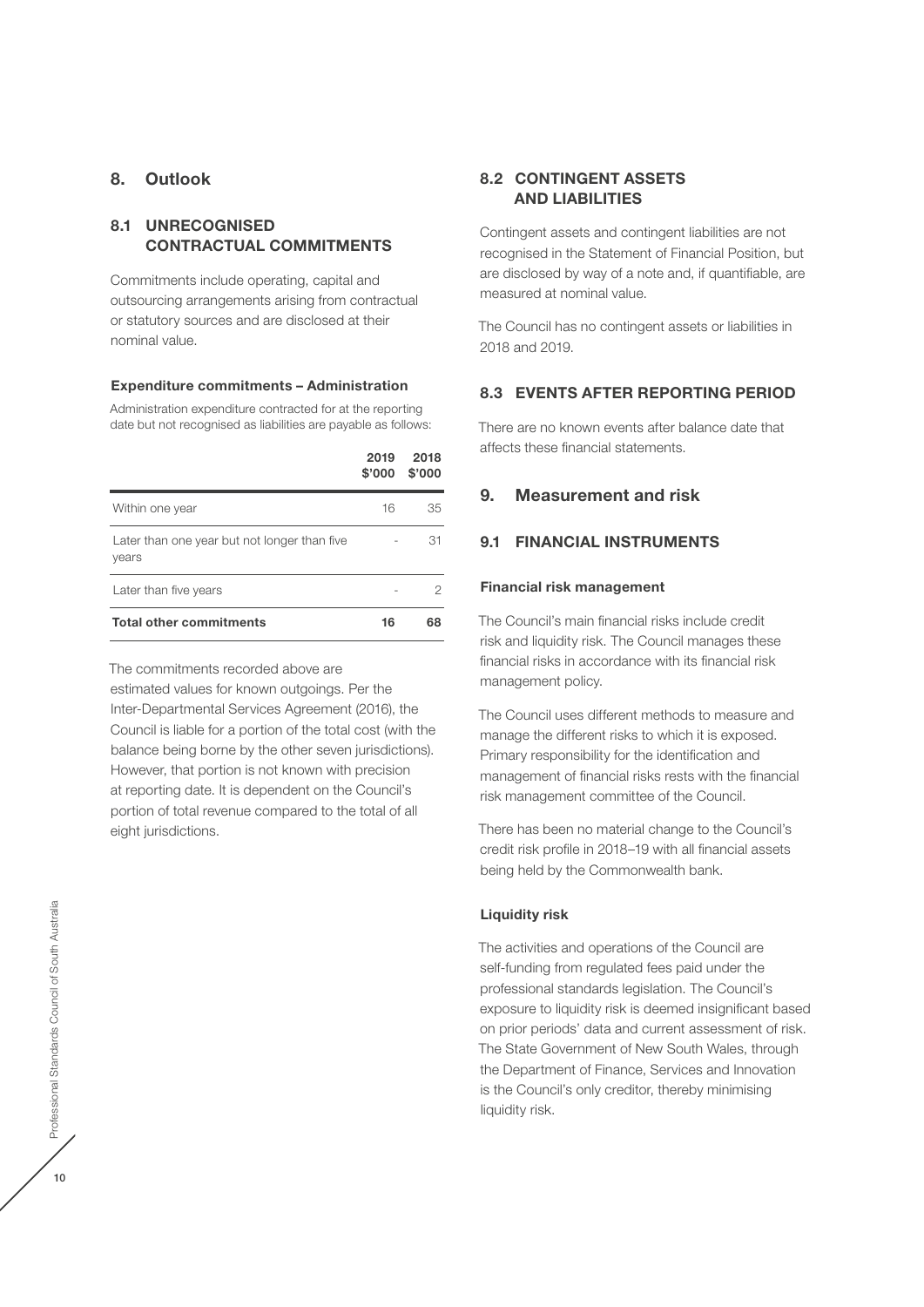#### Credit risk

Associations are responsible for self-calculating amounts due at the time of sale or delivery (that is, regulated timings and regulated prices) per *Professional Standards Regulations 2006*. Where Associations do not provide data for this liability to be estimated (per *Professional Standards Regulations 2006*) historical and trend data is used by the Council to estimate this liability. No such estimates were required during this reporting period.

Allowances for impairment of financial assets are calculated on past experience and factors relevant when the debt becomes overdue. Currently the Council does not hold any collateral security for any of its financial assets.

#### Categorisation of financial instruments

Details of significant accounting policies and methods adopted including the criteria for recognition, the basis of measurement, and the basis on which income and expenses are recognised with respect to each class of financial asset and financial liability are disclosed in the respective notes.

#### *Financial assets*

Cash and receivables are recorded at carrying amount which approximates fair value.

The Council's cash is held in trust by the SA Government.

#### *Financial liabilities*

Payables are recorded at carrying amount which approximates fair value.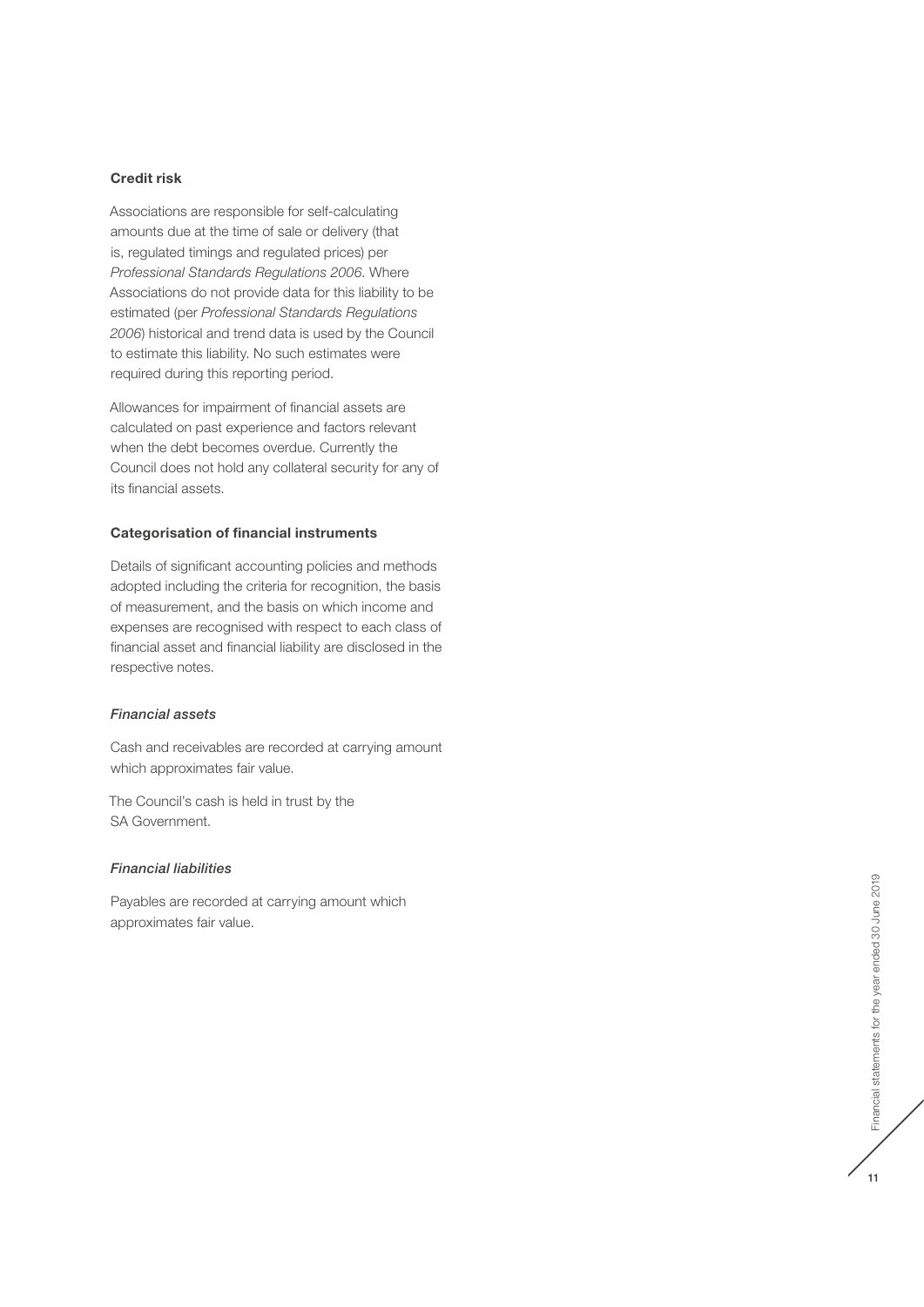The carrying amounts of each of the following categories of financial assets and liabilities are detailed below.

| Category of financial asset and<br>financial liability |              |                                           | <b>2019 Contractual maturities</b> |                       |                                |
|--------------------------------------------------------|--------------|-------------------------------------------|------------------------------------|-----------------------|--------------------------------|
|                                                        | <b>Notes</b> | Carrying amount /<br>fair value<br>\$'000 | Within<br>1 year<br>\$'000         | $1-5$ years<br>\$'000 | More than<br>5 years<br>\$'000 |
| <b>Financial assets</b>                                |              |                                           |                                    |                       |                                |
| Cash and cash equivalents                              |              |                                           |                                    |                       |                                |
| Cash and cash equivalents                              | 5.1          | 218                                       | 218                                |                       |                                |
| Financial assets at amortised cost                     |              |                                           |                                    |                       |                                |
| Receivables                                            | 5.2          | $\overline{4}$                            | 4                                  |                       |                                |
| <b>Total financial assets</b>                          |              | 222                                       | 222                                | -                     |                                |
| <b>Financial liabilities</b>                           |              |                                           |                                    |                       |                                |
| <b>Financial liabilities at amortised cost</b>         |              |                                           |                                    |                       |                                |
| Payables                                               | 6.1          | 63                                        | 63                                 |                       |                                |
| <b>Total financial liabilities</b>                     |              | 63                                        | 63                                 |                       |                                |

|                                                        |              |                                           | <b>2018 Contractual maturities</b> |                       |                                |
|--------------------------------------------------------|--------------|-------------------------------------------|------------------------------------|-----------------------|--------------------------------|
| Category of financial asset and<br>financial liability | <b>Notes</b> | Carrying amount /<br>fair value<br>\$'000 | Within<br>1 year<br>\$'000         | $1-5$ years<br>\$'000 | More than<br>5 years<br>\$'000 |
| <b>Financial assets</b>                                |              |                                           |                                    |                       |                                |
| Cash and cash equivalents                              |              |                                           |                                    |                       |                                |
| Cash and cash equivalents                              | 5.1          | 215                                       | 215                                |                       |                                |
| Loans and receivables                                  |              |                                           |                                    |                       |                                |
| Receivables                                            | 5.2          | $\overline{4}$                            | 4                                  |                       |                                |
| <b>Total financial assets</b>                          |              | 219                                       | 219                                | -                     |                                |
| <b>Financial liabilities</b>                           |              |                                           |                                    |                       |                                |
| <b>Financial liabilities at amortised cost</b>         |              |                                           |                                    |                       |                                |
| Payables                                               | 6.1          | 58                                        | 58                                 |                       |                                |
| <b>Total financial liabilities</b>                     |              | 58                                        | 58                                 |                       |                                |

Receivables and payable amounts disclosed here exclude amounts relating to statutory receivables and payables (e.g. Commonwealth, State and Local Government taxes, fees and charges; Auditor‑General's Department audit fees). In government, certain rights to receive or pay cash may not be contractual and therefore, in these situations, the requirements will not apply. Where rights or obligations have their source in legislation such as levies, tax and equivalents, they would be excluded from the disclosure. The standard defines contract as enforceable by law. All amounts recorded are carried at cost (not materially different from amortised cost).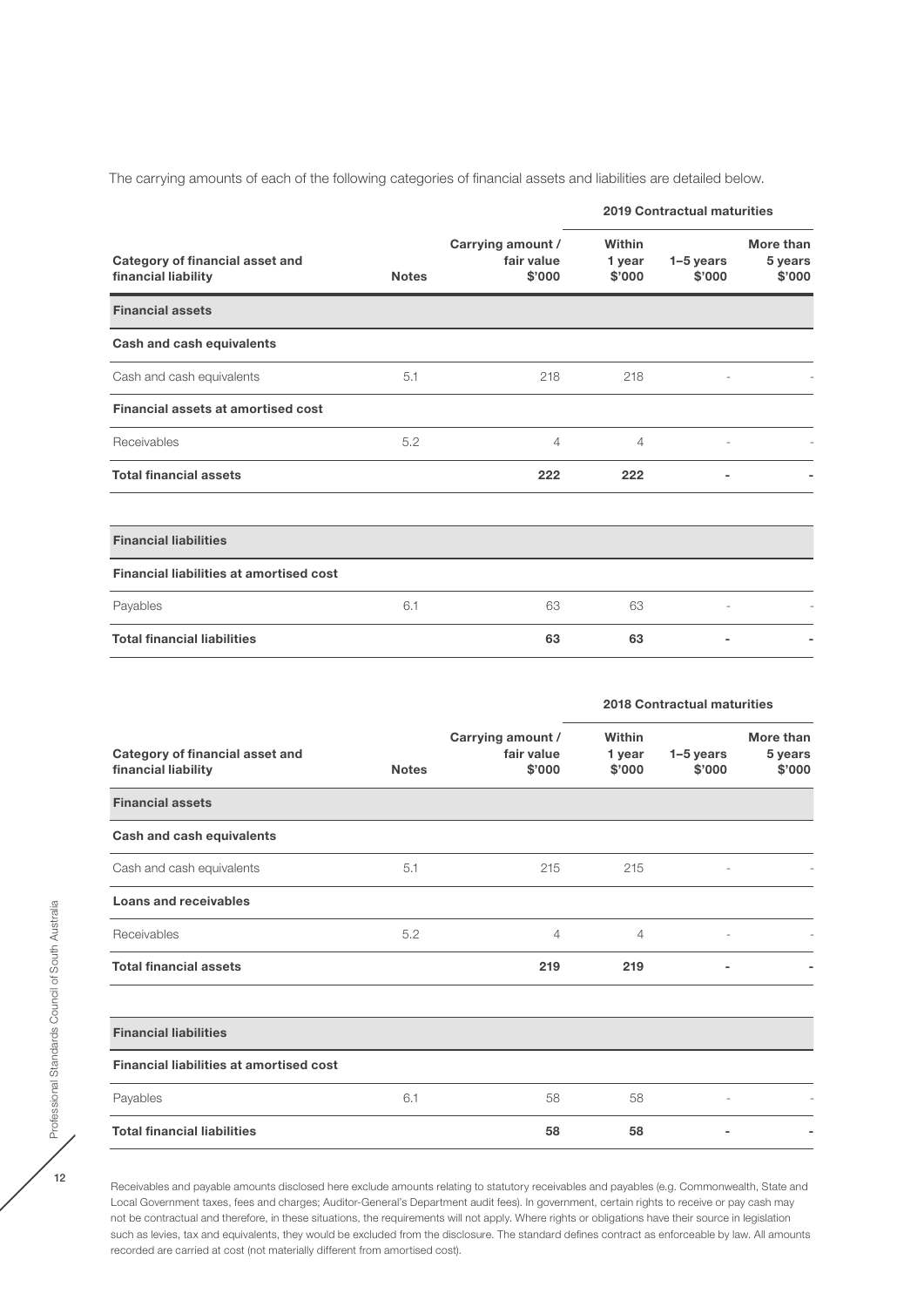# <span id="page-14-0"></span>**INDEPENDENT AUDITOR'S REPORT**



# **Government of South Australia**

**Auditor-General's Department** 

Level 9 stere<br>Slate Administration Centre<br>200 McLoral Square<br>Adelaide 54-5000 DX 56208 Victoria Square le. +618 9225 9640<br>Fax +618 8226 9698 ABV 50-327-061-410 audgensa@audit sa govide.<br>www.abdit sa goviab

#### To the Chair **Professional Standards Council**

As required by section 31(1)(b) of the Public Finance and Audit Act 1987, I have audited the financial report of the Professional Standards Council for the financial year ended 30 June 2019.

### Opinion

In my opinion, the accompanying financial report gives a true and fair view of the financial position of the Professional Standards Council as at 30 June 2019, its financial performance and its cash flows for the year then ended in accordance with the Treasurer's Instructions issued under the provisions of the Public Finance and Audit Act 1987 and Australian Accounting Standards.

The financial report comprises:

- a Statement of Comprehensive Income for the year ended 30 June 2019
- a Statement of Financial Position as at 30 June 2019
- a Statement of Changes in Equity for the year ended 30 June 2019.
- a Statement of Cash Flows for the year ended 30 June 2019.
- notes, comprising significant accounting policies and other explanatory information
- a Certificate from the Chair of the Professional Standards Council, the Chief Executive Attorney-General's Department and the Executive Director Finance, People and Performance Attorney-General's Department.

#### **Basis for opinion**

I conducted the audit in accordance with the Public Finance and Audit Act 1987 and Australian Auditing Standards. My responsibilities under those standards are further described in the 'Auditor's responsibilities for the audit of the financial report' section of my report. I am independent of the Professional Standards Council. The Public Finance and Audit Act 1987 establishes the independence of the Auditor-General. In conducting the audit, the relevant ethical requirements of APES 110 Code of Ethics for Professional Accountants have been met.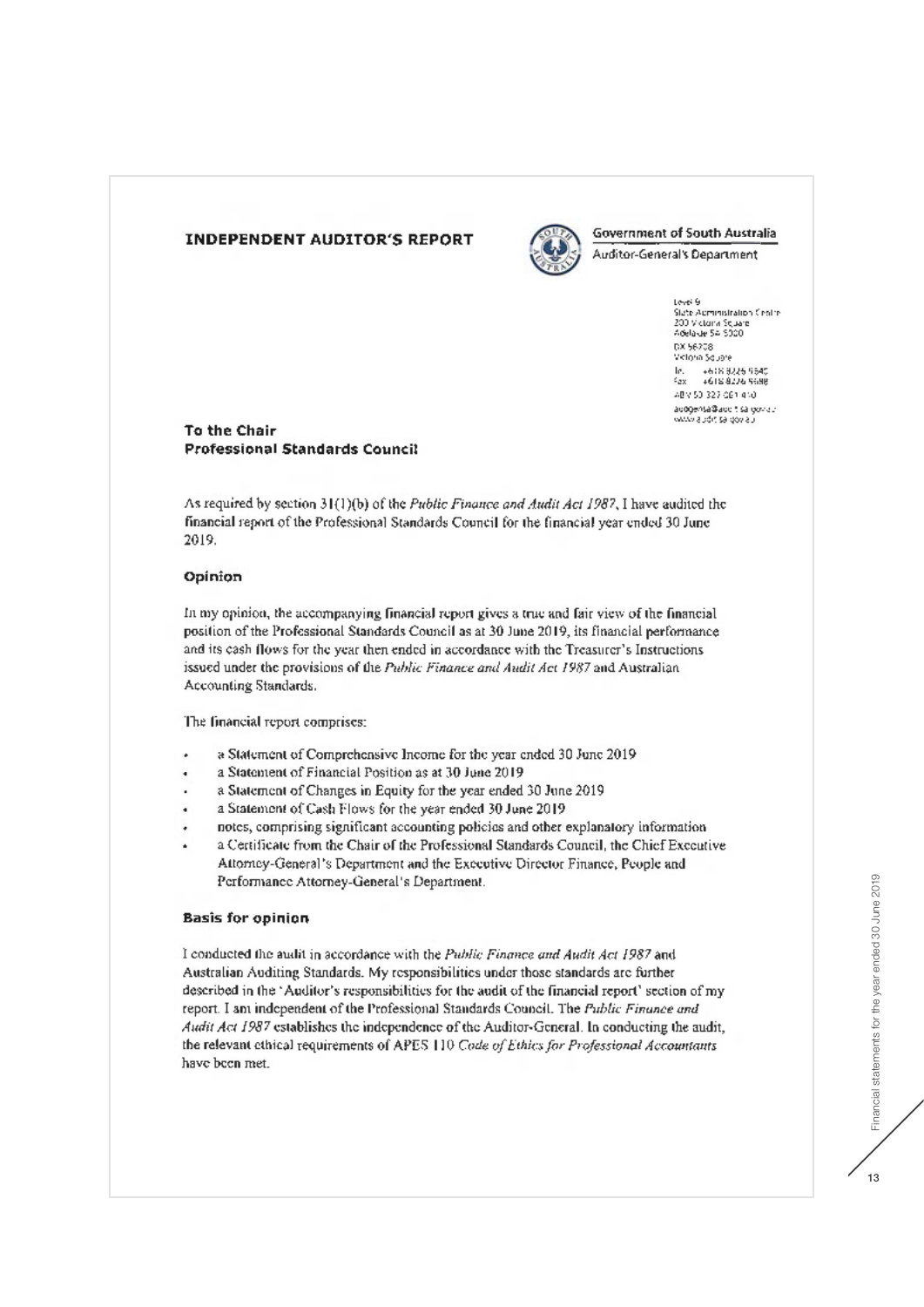I believe that the audit evidence obtained is sufficient and appropriate to provide a basis for my opinion.

### Responsibilities of the Professional Standards Council for the financial report

The members of the Professional Standards Council are responsible for the preparation of the financial report that gives a true and fair view in accordance with the Treasurer's Instructions issued under the provisions of the Public Finance and Audit Act 1987 and the Australian Accounting Standards, and for such internal control as management determines is necessary to enable the preparation of the financial report that gives a true and fair view and is free from material misstatement, whether due to fraud or error.

#### Auditor's responsibilities for the audit of the financial report

My objectives are to obtain reasonable assurance about whether the financial report as a whole is free from material misstatement, whether due to fraud or error, and to issue an auditor's report that includes my opinion. Reasonable assurance is a high level of assurance, but is not a guarantee that an audit conducted in accordance with Australian Auditing Standards will always detect a material misstatement when it exists. Misstatements can arise from fraud or error and arc considered material if, individually or in the aggregate, they could reasonably be expected to influence the economic decisions of users taken on the basis of this financial report.

As part of an audit in accordance with Australian Auditing Standards, I exercise professional judgement and maintain professional seepticism throughout the audit. I also:

- identify and assess the risks of material misstatement of the financial report, whether due to fraud or error, design and perform audit procedures responsive to those risks, and obtain audit evidence that is sufficient and appropriate to provide a basis for my opinion. The risk of not detecting a material misstatement resulting from fraud is higherthan for one resulting from error, as fraud may involve collusion, forgery, intentional omissions, misrepresentations, or the override of internal control
- obtain an understanding of internal control relevant to the audit in order to design audit procedures that are appropriate in the circumstances, but not for the purpose of expressing an opinion on the effectiveness of the Professional Standards Council internal control
- evaluate the appropriateness of accounting policies used and the reasonableness of accounting estimates and related disclosures made by the members of the Professional Standards Council
- evaluate the overall presentation, structure and content of the financial report, including the disclosures, and whether the financial report represents the underlying transactions and events in a manner that achieves fair presentation.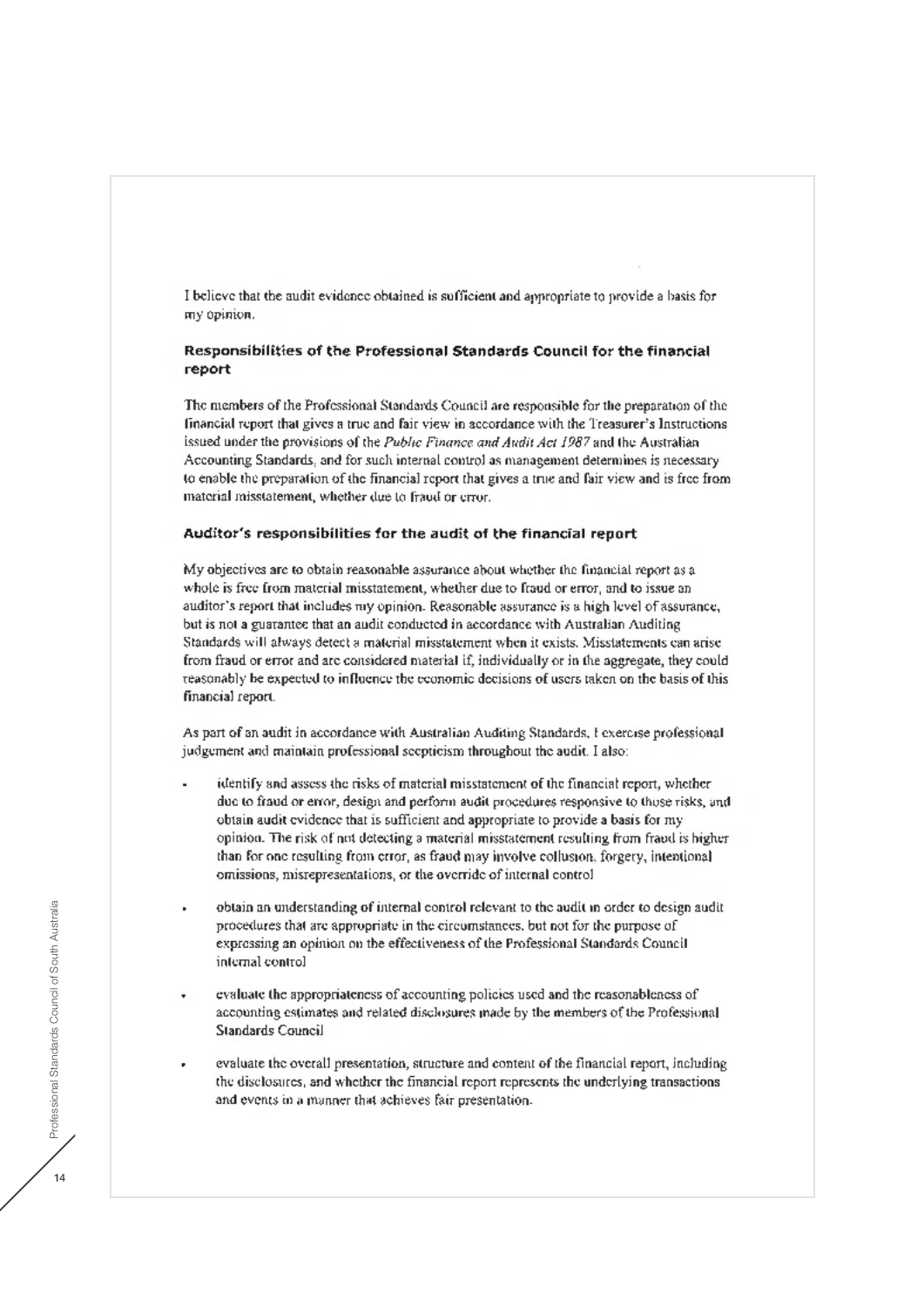My report refers only to the financial report described above and does not provide assurance over the integrity of electronic publication by the entity on any website nor does it provide an opinion on other information which may have been hyperlinked to from the report.

I communicate with the members of the Professional Standards Council about, among other matters, the planned scope and timing of the audit and significant audit findings, including any significant deficiencies in internal control that I identify during the audit.

Andrew Richardson **Auditor-General** 5 November 2019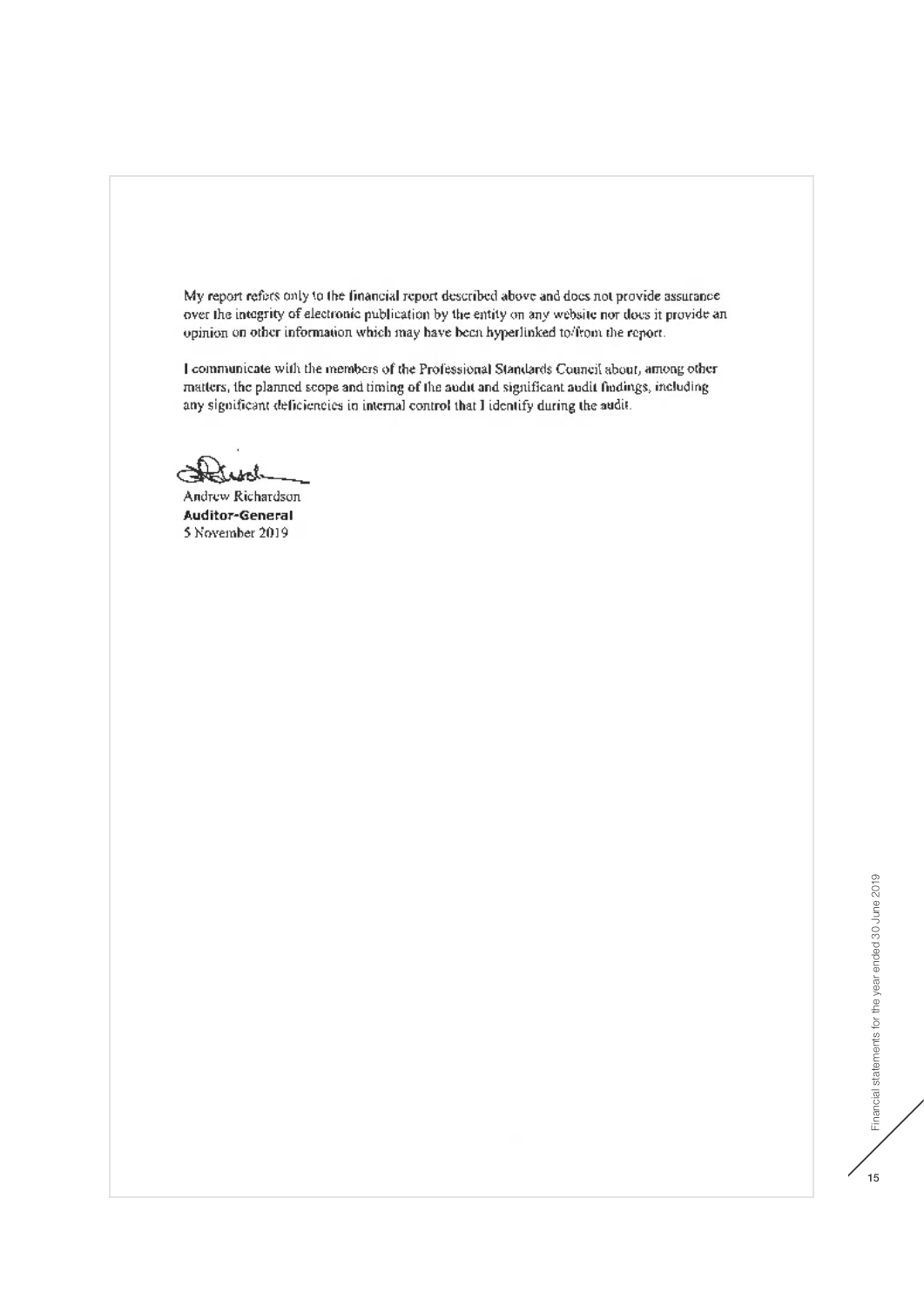

# **Government of South Australia**

© 2019 Professional Standards Council of South Australia.

This addendum has been prepared by the Professional Standards Council of South Australia for general and audit information purposes. Recipients should obtain their own independent advice before making any decisions that rely upon this information.

You may copy, distribute, display, download and otherwise freely deal with this work for any purpose, provided that you attribute the Professional Standards Council of South Australia as the owner, however, you must obtain permission from the Professional Standards Council of South Australia if you wish to (a) charge others for access to the work (other than at cost), (b) include the work in advertising or a product for sale, or (c) modify the work.

Published in October 2019 by the Professional Standards Council of South Australia.